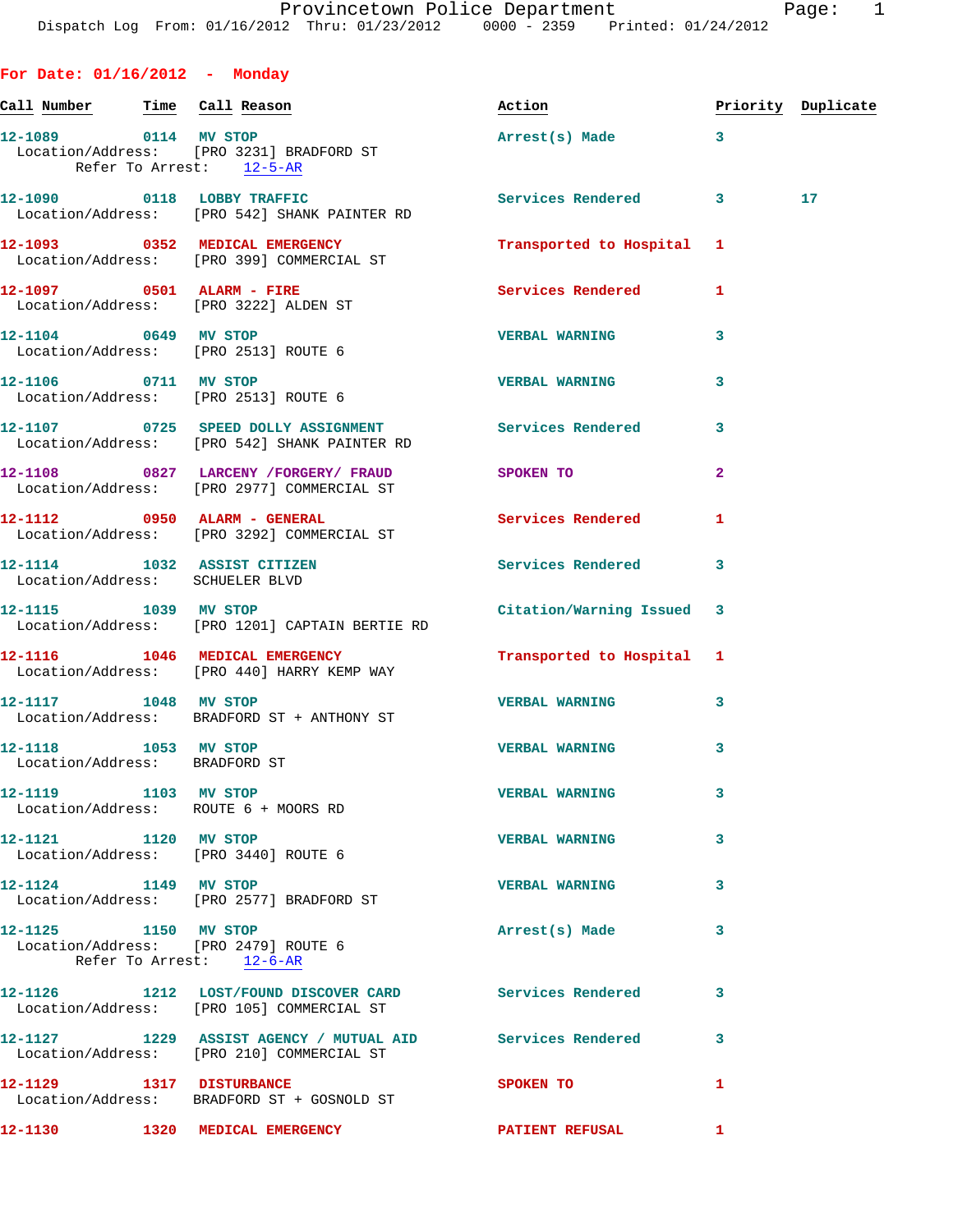|                                                              | Provincetown Police Department Page: 2<br>Dispatch Log From: 01/16/2012 Thru: 01/23/2012 0000 - 2359 Printed: 01/24/2012 |                           |   |
|--------------------------------------------------------------|--------------------------------------------------------------------------------------------------------------------------|---------------------------|---|
|                                                              | Location/Address: [PRO 781] CAPTAIN BERTIE RD                                                                            |                           |   |
| Location/Address: COMMERCIAL ST                              | 12-1132 1344 ASSIST CITIZEN                                                                                              | Services Rendered 3       |   |
|                                                              | 12-1133 1405 COMPLAINT<br>Location/Address: [PRO 3004] BRADFORD ST                                                       | Services Rendered         | 3 |
| 12-1135 1457 COMPLAINT                                       | Location/Address: [PRO 3121] COMMERCIAL ST                                                                               | Services Rendered 3       |   |
|                                                              | 12-1141 1643 MV STOP<br>Location/Address: [PRO 37] BRADFORD ST                                                           | <b>VERBAL WARNING</b>     | 3 |
|                                                              | 12-1142 1702 ASSIST CITIZEN 12-1142<br>Location/Address: [PRO 542] SHANK PAINTER RD                                      |                           |   |
|                                                              | 12-1143 1705 MV STOP<br>Location/Address: SNAIL RD + ROUTE 6                                                             | Citation/Warning Issued 3 |   |
| 12-1144 1756 MV STOP                                         | Location/Address: PLEASANT ST + BRADFORD ST                                                                              | <b>VERBAL WARNING</b>     | 3 |
| Location: [PRO 3672] TOWN LINE                               | 12-1147 1832 ASSIST AGENCY / MUTUAL AID Services Rendered 3                                                              |                           |   |
|                                                              | 12-1150 1846 MV STOP 12-1150<br>Location: [PRO 3666] EAST HARBOR/PILGRIM LAKE                                            |                           | 3 |
|                                                              | 12-1155 2044 ALARM - GENERAL<br>Location/Address: [PRO 1843] BRADFORD ST EXT                                             | No Action Required 1      |   |
| Location/Address: SNAIL RD + ROUTE 6                         | 12-1158 2053 MV STOP                                                                                                     | <b>VERBAL WARNING</b>     | 3 |
| 12-1159 2101 MV STOP                                         | Location/Address: SNAIL RD + ROUTE 6                                                                                     | <b>VERBAL WARNING</b>     | 3 |
|                                                              | 12-1165 2252 ALARM - GENERAL<br>Location/Address: [PRO 2558] BRADFORD ST                                                 | False Alarm               | 1 |
| For Date: $01/17/2012$ - Tuesday                             |                                                                                                                          |                           |   |
|                                                              | 12-1166 0016 POWER OUTAGE<br>Location/Address: [PRO 542] SHANK PAINTER RD                                                | No Action Required        | 2 |
|                                                              | 12-1171 0134 BURGLAR ALARM<br>Location/Address: [PRO 2989] COMMERCIAL ST                                                 | False Alarm               | 1 |
| 12-1176 0303 MV STOP                                         | Location/Address: [PRO 3231] BRADFORD ST                                                                                 | <b>VERBAL WARNING</b>     | 3 |
|                                                              | 12-1178 0439 MEDICAL EMERGENCY<br>Location/Address: [PRO 1630] WINSLOW ST                                                | Services Rendered 1       |   |
| 12-1194 0845 MV STOP<br>Location/Address: [PRO 2513] ROUTE 6 |                                                                                                                          | Citation/Warning Issued 3 |   |
| 12-1196 0922 MV STOP                                         | Location/Address: BRADFORD ST + HIGH POLE HILL                                                                           | <b>VERBAL WARNING</b>     | 3 |
| 12-1204 1143 MV STOP                                         | Location/Address: [PRO 2577] BRADFORD ST                                                                                 | <b>VERBAL WARNING</b>     | 3 |
| 12-1206 1158 MV STOP                                         | Location/Address: BRADFORD ST + WEBSTER AVE                                                                              | <b>VERBAL WARNING</b>     | 3 |
| 12-1207 1203 MV STOP<br>Location/Address: [PRO 2518] ROUTE 6 |                                                                                                                          | <b>VERBAL WARNING</b>     | 3 |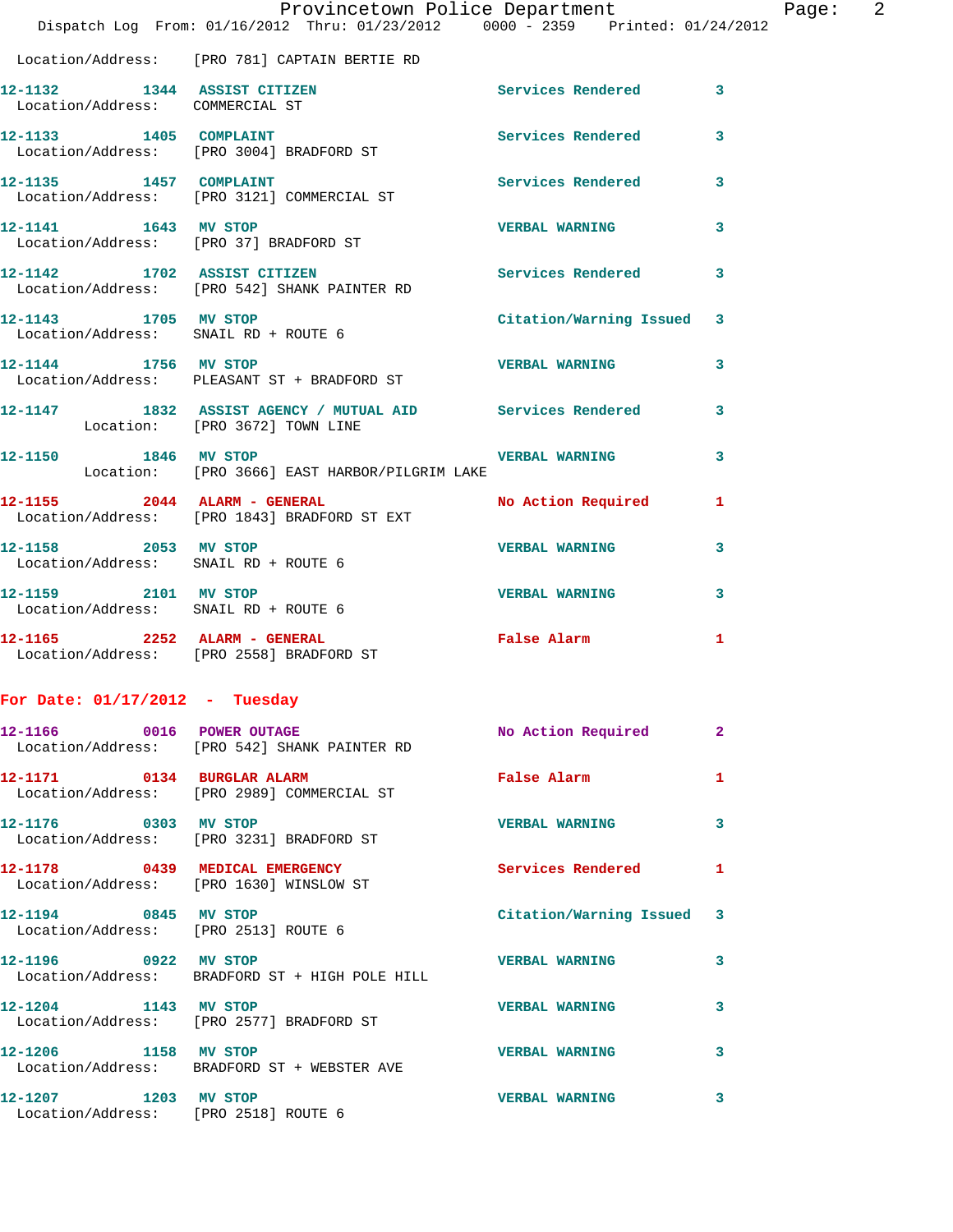|                                   |  | Provincetown Police Department |  |                                     |
|-----------------------------------|--|--------------------------------|--|-------------------------------------|
| From: 01/16/2012 Thru: 01/23/2012 |  |                                |  | $0000 - 2359$ Printed: $01/24/2012$ |

| Page |  |
|------|--|
|------|--|

|                        | Dispatch Log From: 01/16/2012 Thru: 01/23/2012 0000 - 2359 Printed: 01/24/2012                                   |                            |   |
|------------------------|------------------------------------------------------------------------------------------------------------------|----------------------------|---|
|                        | 12-1209 1338 ALARM - FIRE<br>Location/Address: [PRO 539] SHANK PAINTER RD                                        | Services Rendered          | 1 |
| 12-1211 1415 MV STOP   | Location/Address: [PRO 1886] BRADFORD ST                                                                         | <b>VERBAL WARNING</b>      | 3 |
| 12-1213 1431 MV STOP   | Location/Address: COMMERCIAL ST + BANGS ST                                                                       | <b>VERBAL WARNING</b>      | 3 |
| 12-1214 1446 MV STOP   | Location/Address: BRADFORD ST EXT                                                                                | <b>VERBAL WARNING</b>      | 3 |
| 12-1219   1615 MV STOP | Location/Address: [PRO 2543] MACMILLAN WHARF                                                                     | BLDG/PROP Checked/Secure 3 |   |
| 12-1220 1626 MV STOP   | Location/Address: [PRO 105] COMMERCIAL ST                                                                        | <b>VERBAL WARNING</b>      | 3 |
| 12-1221 1630 MV STOP   | Location/Address: STANDISH AVE + BRADFORD ST                                                                     | Citation/Warning Issued    | 3 |
|                        | 12-1223 1641 MV STOP<br>Location/Address: [PRO 2521] ROUTE 6                                                     | <b>Services Rendered</b>   | 3 |
| 12-1224 1651 MV STOP   | Location/Address: [PRO 2513] ROUTE 6                                                                             | Citation/Warning Issued    | 3 |
|                        | 12-1225 1658 MV STOP<br>Location/Address: [PRO 2513] ROUTE 6                                                     | <b>VERBAL WARNING</b>      | 3 |
| 12-1230 1736 COMPLAINT | Location/Address: SHANKPAINTER RD                                                                                | <b>Services Rendered</b>   | 3 |
|                        | 12-1238 2156 DISTURBANCE<br>Location/Address: [PRO 542] SHANK PAINTER RD                                         | SPOKEN TO                  | 1 |
|                        | For Date: $01/18/2012$ - Wednesday                                                                               |                            |   |
|                        | 12-1244 0049 MEDICAL EMERGENCY<br>Location/Address: [PRO 3591] COMMERCIAL ST                                     | Transported to Hospital 1  |   |
|                        | 12-1245 0059 MEDICAL EMERGENCY<br>Location/Address: [PRO 2647] SHANK PAINTER RD                                  | Transported to Hospital 1  |   |
|                        | 12-1267 0728 MV ACCIDENT<br>Location/Address: [PRO 2479] ROUTE 6<br>Refer To Accident: 12-3-AC                   | Services Rendered          | 1 |
| 12-1269 1001 COMPLAINT | Location/Address: [PRO 542] SHANK PAINTER RD                                                                     | SPOKEN TO                  | 3 |
|                        | 12-1270 1004 ASSIST CITIZEN<br>Location/Address: [PRO 82] CENTER ST                                              | No Action Required         | 3 |
|                        | 12-1271 1009 ASSIST AGENCY / MUTUAL AID Services Rendered<br>Location/Address: JEROME SMITH RD + SHANKPAINTER RD |                            | 3 |
|                        | 12-1273 1137 MV STOP<br>Location/Address: [PRO 521] ROUTE 6                                                      | Citation/Warning Issued    | 3 |
|                        | $12-1274$ 1142 ALARM - FIRE<br>Location/Address: SHANKPAINTER RD                                                 | Services Rendered          | 1 |
|                        |                                                                                                                  | SPOKEN TO                  | 3 |
|                        | 12-1275 1410 ASSIST CITIZEN<br>Location/Address: [PRO 542] SHANK PAINTER RD                                      |                            |   |
| 12-1279 1709 MV STOP   | Location/Address: [PRO 2519] ROUTE 6                                                                             | <b>VERBAL WARNING</b>      | 3 |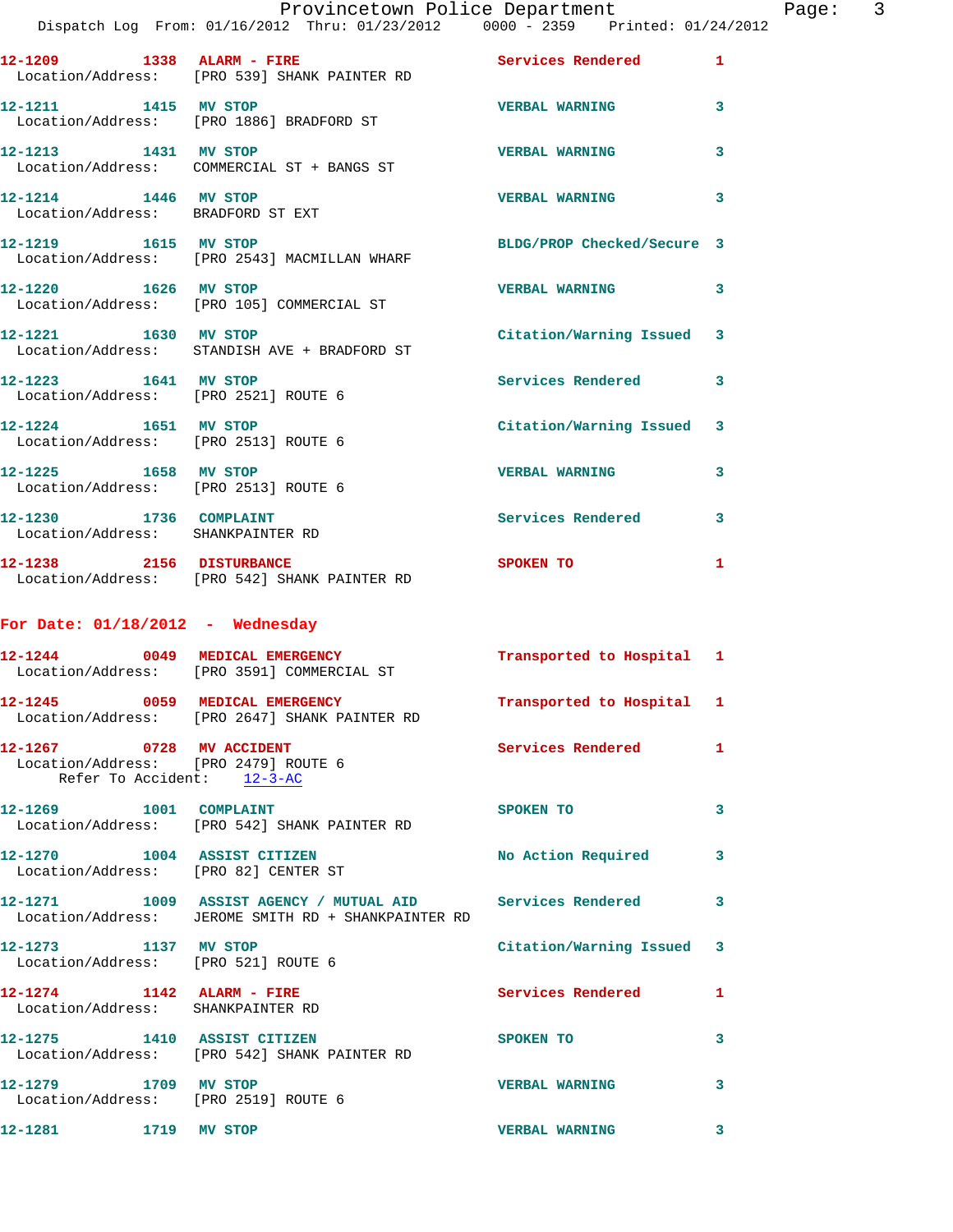|                                                                   | Provincetown Police Department<br>Dispatch Log From: 01/16/2012 Thru: 01/23/2012 0000 - 2359 Printed: 01/24/2012 |                           | Page: 4      |  |
|-------------------------------------------------------------------|------------------------------------------------------------------------------------------------------------------|---------------------------|--------------|--|
| Location/Address: [PRO 2513] ROUTE 6                              |                                                                                                                  |                           |              |  |
| Location/Address: [PRO 2519] ROUTE 6                              | 12-1282 1733 MV STOP                                                                                             | VERBAL WARNING 3          |              |  |
| For Date: $01/19/2012$ - Thursday                                 |                                                                                                                  |                           |              |  |
|                                                                   | 12-1296 0148 ALARM - BURGLAR<br>Location/Address: [PRO 3262] GOSNOLD ST                                          | <b>Services Rendered</b>  | $\mathbf{1}$ |  |
| 12-1304 0609 MV STOP                                              | Location/Address: [PRO 3231] BRADFORD ST                                                                         | <b>VERBAL WARNING</b>     | $\mathbf{3}$ |  |
|                                                                   | 12-1313 0729 SPEED DOLLY ASSIGNMENT Services Rendered<br>Location/Address: BRADFORD ST + GOSNOLD ST              |                           | 3            |  |
|                                                                   | 12-1315 0936 ASSIST CITIZEN<br>Location/Address: [PRO 1017] NELSON AVE                                           | Could Not Locate 3        |              |  |
|                                                                   | 12-1316 1005 ALARM - GENERAL<br>Location/Address: [PRO 539] SHANK PAINTER RD                                     | Services Rendered 1       |              |  |
|                                                                   | 12-1317 1105 LOST POUCH<br>Location/Address: [PRO 542] SHANK PAINTER RD                                          | Services Rendered         | 3            |  |
| 12-1319 1202 MV STOP<br>Location/Address: ROUTE 6 + SNAIL RD      |                                                                                                                  | Citation/Warning Issued 3 |              |  |
| Location/Address: SNAIL RD + ROUTE 6                              | 12-1320 1221 MV STOP                                                                                             | Citation/Warning Issued 3 |              |  |
|                                                                   | 12-1321 1227 ALARM - FIRE<br>Location/Address: [PRO 516] RACE POINT RD                                           | Services Rendered 1       |              |  |
| 12-1324 1323 COMPLAINT                                            | Location/Address: [PRO 537] SHANK PAINTER RD                                                                     | SPOKEN TO                 | 3            |  |
| 12-1326 1330 COMPLAINT                                            | Location/Address: [PRO 537] SHANK PAINTER RD                                                                     | Services Rendered 3       |              |  |
| 12-1325 1347                                                      | <b>COMPLAINT</b><br>Location/Address: [PRO 3405] COMMERCIAL ST                                                   | Services Rendered         | 3            |  |
| 12-1329 1436 COMPLAINT                                            | Location/Address: [PRO 105] COMMERCIAL ST                                                                        | SPOKEN TO                 | 3            |  |
| 12-1334 1733 ALARM - FIRE<br>Location/Address: [PRO 3703] ROUTE 6 |                                                                                                                  | Services Rendered         | $\mathbf{1}$ |  |
|                                                                   |                                                                                                                  | Services Rendered         | 3            |  |
|                                                                   | 12-1339 1837 ASSIST AGENCY / MUTUAL AID Services Rendered<br>Location/Address: [PRO 542] SHANK PAINTER RD        |                           | 3            |  |
| 12-1345 2151 MV STOP                                              | Location/Address: [PRO 204] COMMERCIAL ST                                                                        | <b>VERBAL WARNING</b>     | 3            |  |
| For Date: $01/20/2012$ - Friday                                   |                                                                                                                  |                           |              |  |
|                                                                   |                                                                                                                  |                           |              |  |
|                                                                   | 12-1355 0119 MV STOP<br>Location/Address: BANGS ST + BRADFORD ST<br>Refer To Arrest: 12-7-AR                     | Arrest(s) Made            | 3            |  |
|                                                                   | 12-1356 0300 COMPLAINT<br>Location/Address: [PRO 542] SHANK PAINTER RD                                           | No Action Required 3      |              |  |
|                                                                   |                                                                                                                  |                           |              |  |

**12-1358 0359 ALARM - GENERAL BLDG/PROP Checked/Secure 1**  Location/Address: [PRO 269] COMMERCIAL ST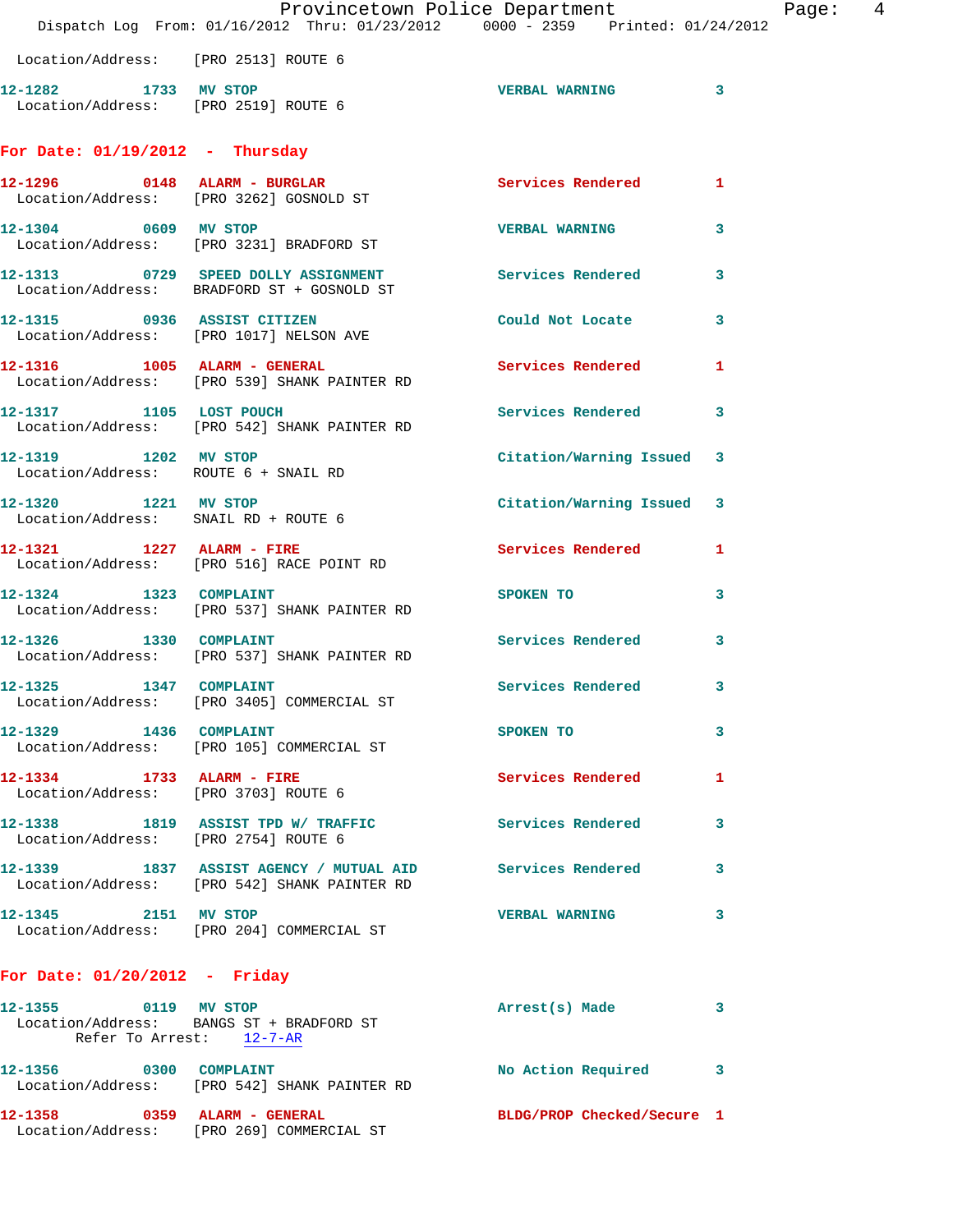Provincetown Police Department Fage: 5

Dispatch Log From: 01/16/2012 Thru: 01/23/2012 0000 - 2359 Printed: 01/24/2012

| 12-1362 0618 MV STOP                                         | Location/Address: BRADFORD ST + CENTER ST                                                                 | <b>VERBAL WARNING</b>     | $\overline{\mathbf{3}}$ |
|--------------------------------------------------------------|-----------------------------------------------------------------------------------------------------------|---------------------------|-------------------------|
|                                                              | 12-1365 0656 ASSIST CITIZEN<br>Location/Address: [PRO 1510] BRADFORD ST                                   | No Action Required        | 3                       |
| 12-1375 0929 MV STOP                                         | Location/Address: [PRO 606] CONWELL ST                                                                    | <b>VERBAL WARNING</b>     | 3                       |
|                                                              | 12-1377 0954 MEDICAL EMERGENCY<br>Location/Address: [PRO 440] HARRY KEMP WAY                              | Transported to Hospital 1 |                         |
| 12-1378 0958 MV STOP                                         | Location/Address: [PRO 2062] WINSLOW ST                                                                   | <b>VERBAL WARNING</b>     | 3                       |
| 12-1379 1002 MV STOP                                         | Location/Address: [PRO 1742] CONWELL ST                                                                   | <b>VERBAL WARNING</b>     | 3                       |
| 12-1380 1011 ASSIST CITIZEN                                  | Location/Address: [PRO 3632] COMMERCIAL ST                                                                | <b>Services Rendered</b>  | 3                       |
| 12-1382 1032 MV STOP                                         | Location/Address: [PRO 3296] SHANK PAINTER RD                                                             | <b>VERBAL WARNING</b>     | 3                       |
| 12-1387 1108 MV STOP                                         | Location/Address: [PRO 2577] BRADFORD ST                                                                  | <b>VERBAL WARNING</b>     | 3                       |
|                                                              | 12-1392 1156 ASSIST AGENCY / MUTUAL AID Services Rendered<br>Location/Address: [PRO 3370] BRADFORD ST EXT |                           | 3                       |
| 12-1395 1332 MV STOP                                         | Location/Address: [PRO 440] HARRY KEMP WAY                                                                | <b>VERBAL WARNING</b>     | 3                       |
| 12-1397 1352 MV STOP<br>Location/Address: HARRY KEMP WAY     |                                                                                                           | <b>VERBAL WARNING</b>     | 3                       |
|                                                              | 12-1400 1413 MV STOP<br>Location/Address: HARRY KEMP WAY + BREWSTER ST                                    | <b>VERBAL WARNING</b>     | 3                       |
| 12-1402 1438 MV STOP<br>Location/Address: [PRO 2479] ROUTE 6 |                                                                                                           | Citation/Warning Issued 3 |                         |
| 12-1410 1735 MV STOP<br>Location/Address: [PRO 2518] ROUTE 6 |                                                                                                           | <b>VERBAL WARNING</b>     | 3                       |
| 12-1411<br>1757 MV STOP                                      | Location/Address: [PRO 2898] JEROME SMITH RD                                                              | <b>VERBAL WARNING</b>     | 3                       |
| 12-1414 1959 MV STOP<br>Location/Address: [PRO 2513] ROUTE 6 |                                                                                                           | <b>VERBAL WARNING</b>     | 3                       |
| 12-1415 2019 MV STOP                                         | Location/Address: BRADFORD ST + CENTER ST                                                                 | <b>VERBAL WARNING</b>     | 3                       |
|                                                              | 12-1417 2132 ASSIST AGENCY / MUTUAL AID Services Rendered<br>Location/Address: [PRO 539] SHANK PAINTER RD |                           | 3                       |
| 12-1418 2147 MV STOP<br>Location/Address: [PRO 2521] ROUTE 6 |                                                                                                           | <b>VERBAL WARNING</b>     | 3                       |
| For Date: $01/21/2012$ - Saturday                            |                                                                                                           |                           |                         |
| 12-1423<br>0021 MV STOP                                      | Logation (Address: [DRO 2006] CUANIZ DAINTER RD                                                           | <b>VERBAL WARNING</b>     | 3                       |

 Location/Address: [PRO 3296] SHANK PAINTER RD **12-1424 0026 MV STOP VERBAL WARNING 3**  Location/Address: BROWNE ST **12-1425 0028 MV STOP VERBAL WARNING 3**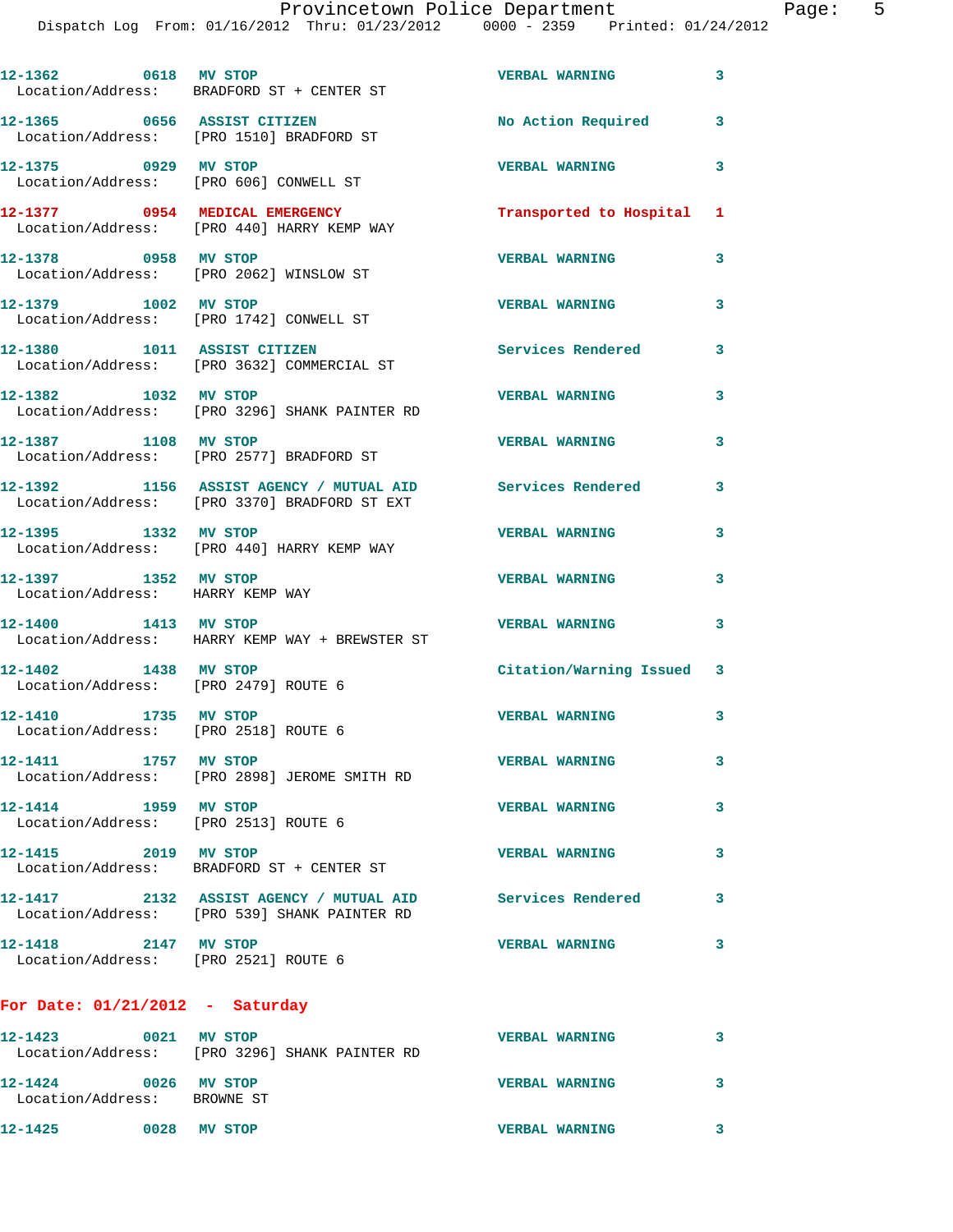|                                                                                |  |  | Provincetown Police Department |  | Paqe: | - 6 |
|--------------------------------------------------------------------------------|--|--|--------------------------------|--|-------|-----|
| Dispatch Log From: 01/16/2012 Thru: 01/23/2012 0000 - 2359 Printed: 01/24/2012 |  |  |                                |  |       |     |

 Location/Address: BROWNE ST **12-1426 0040 MV STOP VERBAL WARNING 3**  Location/Address: [PRO 2512] JEROME SMITH RD **12-1442 0655 MV STOP VERBAL WARNING 3**  Location/Address: [PRO 2518] ROUTE 6 **12-1455 0938 SNOW EMERGENCY No Action Required 3**  Location/Address: [PRO 542] SHANK PAINTER RD **12-1458 1024 MV ACCIDENT Vehicle Towed 1**  Location/Address: [PRO 2513] ROUTE 6 **12-1461 1256 ASSIST AGENCY / MUTUAL AID Services Rendered 3**  Location/Address: [PRO 539] SHANK PAINTER RD **12-1462 1304 MV ACCIDENT Vehicle Towed 1**  Location/Address: [PRO 2513] ROUTE 6 **12-1463 1454 LOST WALLET Services Rendered 3**  Location/Address: [PRO 542] SHANK PAINTER RD **12-1464 1500 MEDICAL EMERGENCY Transported to Hospital 1**  Location/Address: [PRO 440] HARRY KEMP WAY **12-1468 1813 BURGLAR ALARM BLDG/PROP Checked/Secure 1**  Location/Address: [PRO 1381] FRANKLIN ST

**For Date: 01/22/2012 - Sunday**

|                                                      | 12-1493 0514 MEDICAL EMERGENCY<br>Location/Address: [PRO 781] CAPTAIN BERTIE RD | <b>PATIENT REFUSAL</b>    | $\mathbf{1}$            |
|------------------------------------------------------|---------------------------------------------------------------------------------|---------------------------|-------------------------|
| Location/Address: [PRO 891] CONWELL ST               | 12-1505 0959 ASSIST CITIZEN                                                     | <b>Services Rendered</b>  | 3                       |
|                                                      | 12-1506 1000 ASSIST CITIZEN<br>Location/Address: [PRO 3632] COMMERCIAL ST       | <b>Services Rendered</b>  | $\overline{\mathbf{3}}$ |
| 12-1509 1137 MV STOP                                 | Location/Address: BRADFORD ST + ALDEN ST                                        | <b>VERBAL WARNING</b>     | $\mathbf{3}$            |
| 12-1511 1144 MV STOP                                 | Location/Address: [PRO 1898] BRADFORD ST                                        | <b>VERBAL WARNING</b>     | $\mathbf{3}$            |
| 12-1513 1237 COMPLAINT                               | Location/Address: [PRO 3296] SHANK PAINTER RD                                   | <b>Services Rendered</b>  | 3                       |
| 12-1517 1351 MV STOP                                 | Location/Address: [PRO 1198] BRADFORD ST                                        | <b>VERBAL WARNING</b>     | $\mathbf{3}$            |
|                                                      | 12-1519 1410 MEDICAL EMERGENCY<br>Location/Address: [PRO 814] COMMERCIAL ST     | Transported to Hospital 1 |                         |
| 12-1522 1420 MV STOP                                 | Location/Address: [PRO 3296] SHANK PAINTER RD                                   | <b>VERBAL WARNING</b>     | $\mathbf{3}$            |
| 12-1523 1426 MV STOP                                 | Location/Address: [PRO 2519] ROUTE 6 + SHANKPAINTER RD                          | <b>VERBAL WARNING</b>     | 3                       |
| 12-1525 1452 MV STOP<br>Location/Address: WINSLOW ST |                                                                                 | <b>VERBAL WARNING</b>     | 3                       |
| Location/Address: BAYBERRY AVE                       |                                                                                 | <b>Services Rendered</b>  | $\mathbf{1}$            |
|                                                      | 12-1536 1657 MV STOP<br>Location/Address: BRADFORD ST + PRINCE ST               | <b>VERBAL WARNING</b>     | 3                       |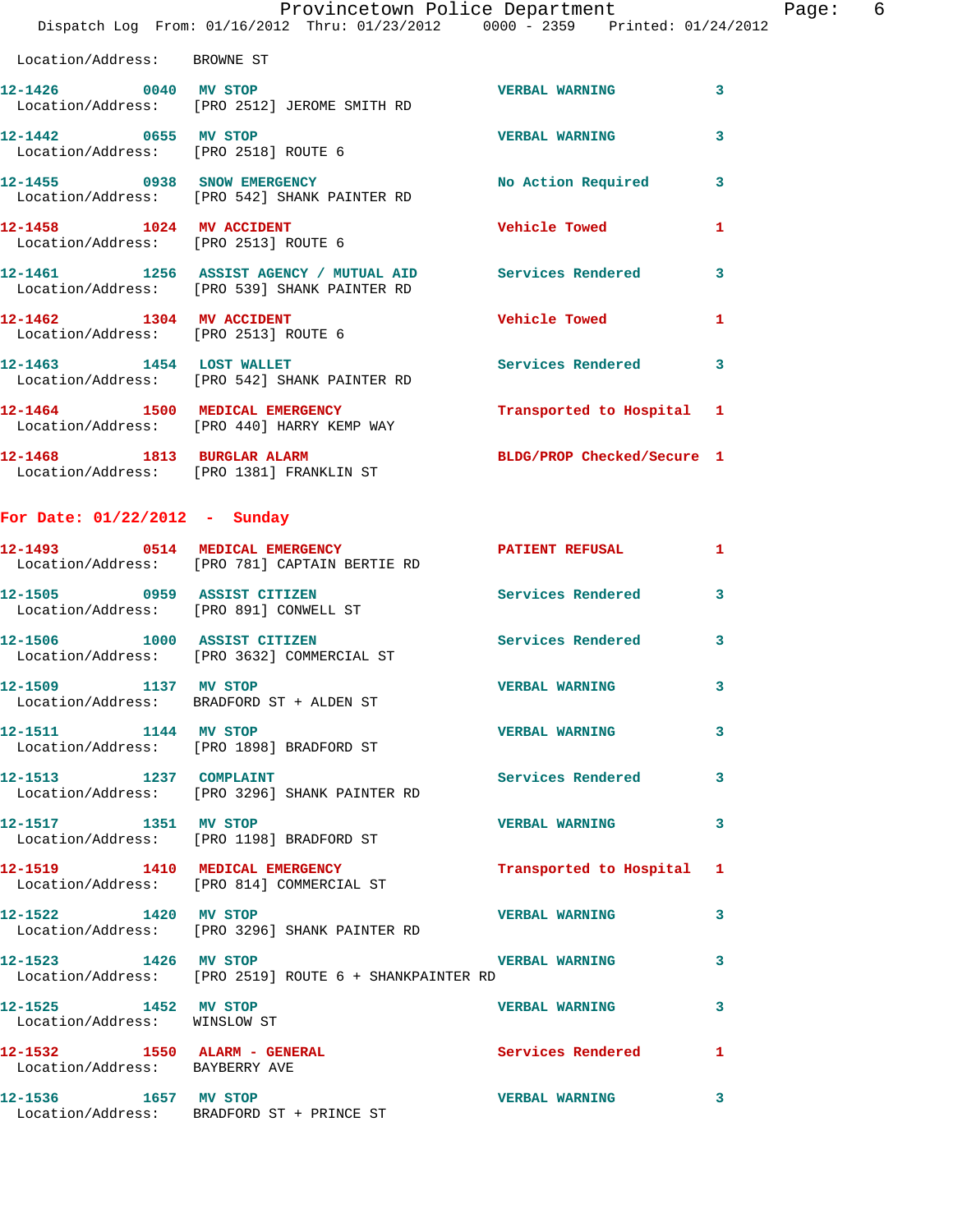|                                                                | Dispatch Log From: 01/16/2012 Thru: 01/23/2012 0000 - 2359 Printed: 01/24/2012                           | Provincetown Police Department |              | Page: | - 7 |
|----------------------------------------------------------------|----------------------------------------------------------------------------------------------------------|--------------------------------|--------------|-------|-----|
|                                                                | 12-1539 1707 MV STOP 120 2008 No Action Required 3<br>Location/Address: BRADFORD ST + PRISCILLA ALDEN RD |                                |              |       |     |
| 12-1538 1708 MV STOP                                           | Location/Address: [PRO 860] COMMERCIAL ST                                                                | <b>VERBAL WARNING</b> 3        |              |       |     |
|                                                                | 12-1540 1714 MV STOP<br>Location/Address: [PRO 2521] ROUTE 6                                             | <b>VERBAL WARNING</b>          | 3            |       |     |
|                                                                | 12-1548 1947 MV STOP<br>Location/Address: [PRO 33] BRADFORD ST                                           | <b>VERBAL WARNING</b>          | 3            |       |     |
|                                                                | 12-1549 2007 MV STOP<br>Location/Address: [PRO 1716] WINSLOW ST                                          | <b>VERBAL WARNING</b>          | 3            |       |     |
|                                                                | 12-1551 2131 MV STOP<br>Location/Address: [PRO 2513] ROUTE 6                                             | <b>VERBAL WARNING</b>          | 3            |       |     |
|                                                                | 12-1552 2159 COMPLAINT<br>Location/Address: BRADFORD ST + BANGS ST                                       | Services Rendered 3            |              |       |     |
| Location/Address: [PRO 2513] ROUTE 6                           | 12-1556 2332 MV STOP                                                                                     | <b>VERBAL WARNING</b>          | $\mathbf{3}$ |       |     |
| For Date: 01/23/2012 - Monday                                  |                                                                                                          |                                |              |       |     |
|                                                                | 12-1565 0109 MV STOP<br>Location/Address: [PRO 43] BRADFORD ST                                           | <b>VERBAL WARNING</b>          | 3            |       |     |
| 12-1566 0121 MV STOP                                           | Location/Address: BAKER AVE + BRADFORD ST                                                                | <b>VERBAL WARNING</b>          | $\mathbf{3}$ |       |     |
|                                                                | 12-1574 0549 ASSIST CITIZEN<br>Location/Address: [PRO 1190] COMMERCIAL ST                                | No Action Required 3           |              |       |     |
| 12-1579 0631 MV STOP                                           | Location/Address: [PRO 2543] MACMILLAN WHARF                                                             | <b>VERBAL WARNING</b>          | 3            |       |     |
|                                                                | 12-1584 0920 ASSIST CITIZEN<br>Location/Address: [PRO 3140] COMMERCIAL ST                                | SPOKEN TO                      | 3            |       |     |
| 12-1586<br>Location/Address: PILGRIM HEIGHTS RD                | 0932 ASSIST CITIZEN                                                                                      | Services Rendered 3            |              |       |     |
| 12-1587 0935 MV STOP<br>Location/Address: SNAIL RD             |                                                                                                          | Citation/Warning Issued 3      |              |       |     |
| 12-1589 0948 MV STOP                                           | Location/Address: HARRY KEMP WAY + CONWELL ST                                                            | <b>VERBAL WARNING</b>          | 3            |       |     |
| 12-1590 0953 MV ACCIDENT<br>Refer To Accident: 12-4-AC         | Location/Address: [PRO 606] CONWELL ST                                                                   | Services Rendered 1            |              |       |     |
| 12-1591 0955 MV STOP                                           | Location/Address: [PRO 2479] ROUTE 6                                                                     | VERBAL WARNING 3               |              |       |     |
| 12-1593 1015 ASSIST CITIZEN<br>Location/Address: COMMERCIAL ST |                                                                                                          | Services Rendered 3            |              |       |     |
| 12-1598 1326 MV STOP                                           | Location/Address: [PRO 2518] ROUTE 6                                                                     | Citation/Warning Issued 3      |              |       |     |
|                                                                | 12-1601 1343 MV STOP<br>Location/Address: BRADFORD ST + ANTHONY ST                                       | Citation/Warning Issued 3      |              |       |     |
| 12-1603 1357 MV STOP                                           | Location/Address: BRADFORD ST + GOSNOLD ST                                                               | VERBAL WARNING 3               |              |       |     |
| 12-1604 1430 LOST DOG TAGS                                     |                                                                                                          | Services Rendered 3            |              |       |     |